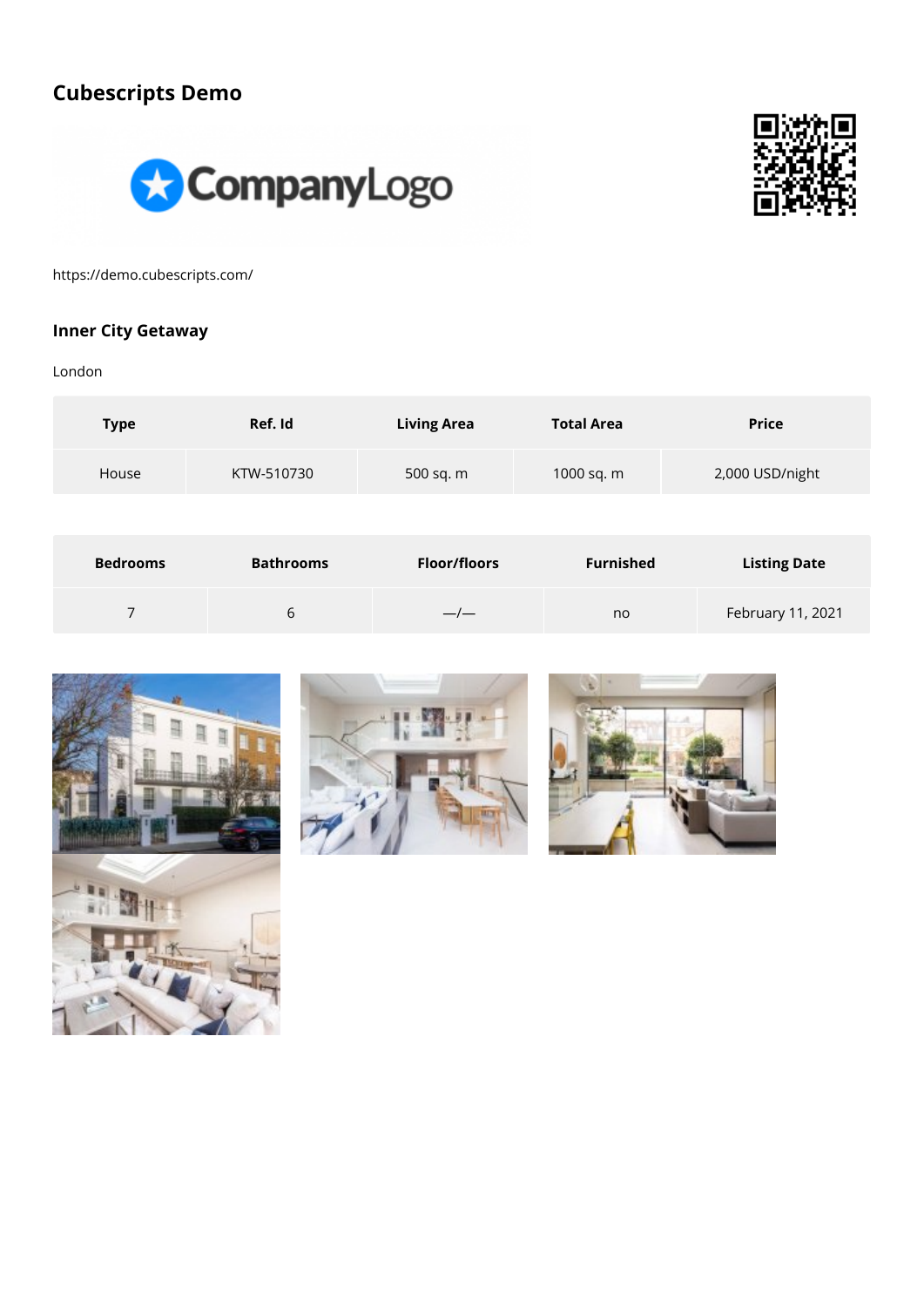## **Description**

A beautifully presented period listed house, semi-detached and refurbished to an exceptionally high standard and located on one of Kensington  $\Box\Box$  most sought after roads. The house is set back from the street behind electric gates and a deep front garden and has the benefit of generous off street parking and a car lift to a secure underground garage. The house is arranged principally over 4 floors with an impressive double volume reception room filled with natural light with an entire glass wall of floor to ceiling doors opening onto the landscaped garden at the rear. The lower ground floor provides an extensive leisure area with swimming pool, gym, treatment room and games room, whilst the 1st and 2nd floors provide excellent bedrooms arranged to be easily adapted for children or guests. A lift serves the basement to 1st floor. Bedford Gardens is situated in the heart of Kensington and convenient for both Notting Hill and High Street Kensington. The street is made up of an architecturally interesting and eclectic mix of period houses all within close proximity for Holland Park and Kensington Gardens.

## **Pricing**

| <b>Default Price</b> | <b>Cleaning Fee</b> | <b>Deposit</b> | <b>Max. Occupants</b> | Min. Stay |
|----------------------|---------------------|----------------|-----------------------|-----------|
| 2,000 USD/night      | 50 USD              | 200 USD        |                       | nights    |